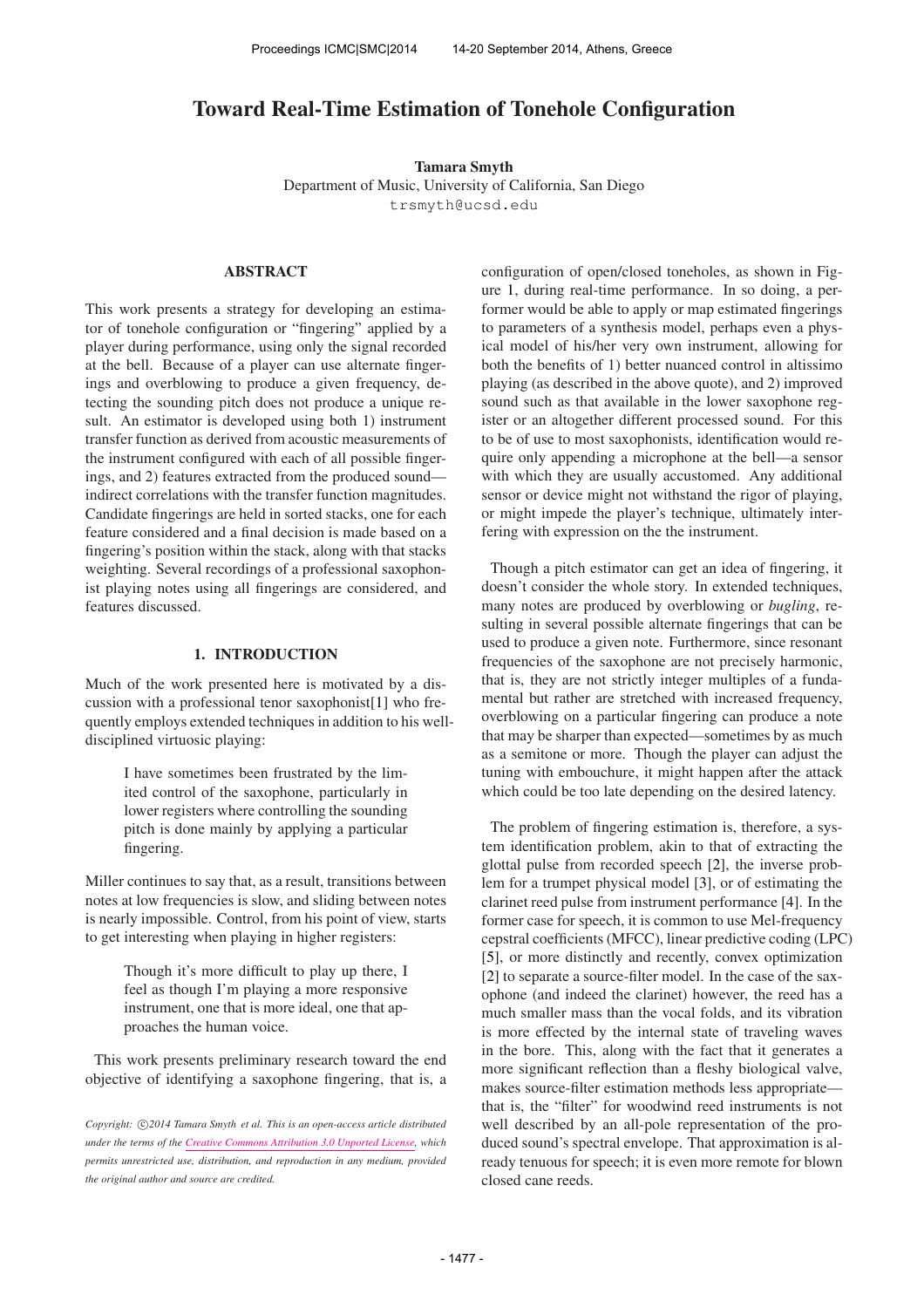

Figure 1. The fingerings or tonehole configurations, for the tenor saxophone.

Furthermore, the dynamics of a played note can significantly alter the spectrum of the produced sound, vastly changing the spectral envelope. In quieter notes there is less (if any) beating of the reed and the input pressure to the bore is relatively pure in frequency content. As a result, the resonances of the instrument are less likely to be excited, and there is less contribution of the instrument bore and bell which characterize a particular fingering.

As described in Section 2, we expand upon a previously described measurement technique for obtaining the instrument transfer function (the *filter*) at the bore base (mouthpiece),  $H_M$ , and the transfer function outside the bell,  $H_B$ , corresponding to all regular fingering used on the tenor saxophone [6]. We then attempt to explain salient features of a sound spectrum, incorporating known characteristics of a particular fingering.



Figure 2. Joel Miller, saxophonist, applies fingering during a measurement session.

# 2. OBTAINING FINGERING TRANSFER FUNCTIONS

# 2.1 Saxophone Waveguide Model

The transfer function of the saxophone bore and bell make be approximated in one-dimension with a bi-directional delayline accounting for the acoustic propagation delay in a conical bore, as well as filter elements  $\lambda_N(z)$  and  $R_M(z)$ accounting for the propagation loss, and reflection at the mouthpiece, respectively, and elements  $R_B(z)$  and  $T_B(z)$ 

describing the reflection and transmission functions of the bell, the non-cylindrical/non-conical section at the end of the instrument [7]. This leads to the following instrument transfer functions as measured at the mouthpiece

$$
H_M(z) = \frac{Y_M(z)}{X(z)} = \frac{1 + R_I(z)}{1 - R_M(z)R_I(z)}\tag{1}
$$

and the bell,

$$
H_B(z) = \frac{Y_B(z)}{X(z)} = \frac{T_I(z)}{1 - R_M(z)R_I(z)}
$$
(2)

where  $X(z)$  is the pressure input into the bore, the product of volume flow and the characteristic of the bore,  $Y_M(z)$  is the transfer function of the pressure at the bore base (downstream from the reed),  $Y_B(z)$  is the transfer function of the pressure recorded outside, and on axis with, the bell,  $R_I$  is the round-trip instrument reflection function (from reed to bell then back to reed) given by

$$
R_I(z) = R_B(z)\lambda_N^2(z)z^{-2N},\tag{3}
$$

and  $T_I(z)$  is the one-way transmission (from reed to bell) given by

$$
T_I(z) = T_B(z)\lambda_N z^{-N}.
$$
 (4)

If  $R_B(z)$  and  $T_B(z)$  are permitted to have "long-memory" acoustic information, the model given by (1) and (2) can be made to include tonehole configurations by lumping open tonehole radiation and scattering into  $R_B(z)$  and  $T_B(z)$ . Here, however, we apply an existing measurement technique in [6] for obtaining  $R_I(z)$  and  $T_I$  from measurement, and we apply the technique for all possible fingering in the range of the tenor saxophone (see Figure 2).

#### 2.2 Measurement Setup

Since the spectral characteristic of any particular fingering is governed by its transfer function, measurement of the horn is required for each of the possible fingering within the playable range of the tenor saxophone.

It's well known that if the input to an LTI system is an impulse, the output is the impulse response of the system. There are problems, however, in using an impulse as the test signal—an impulse having sufficient energy to excite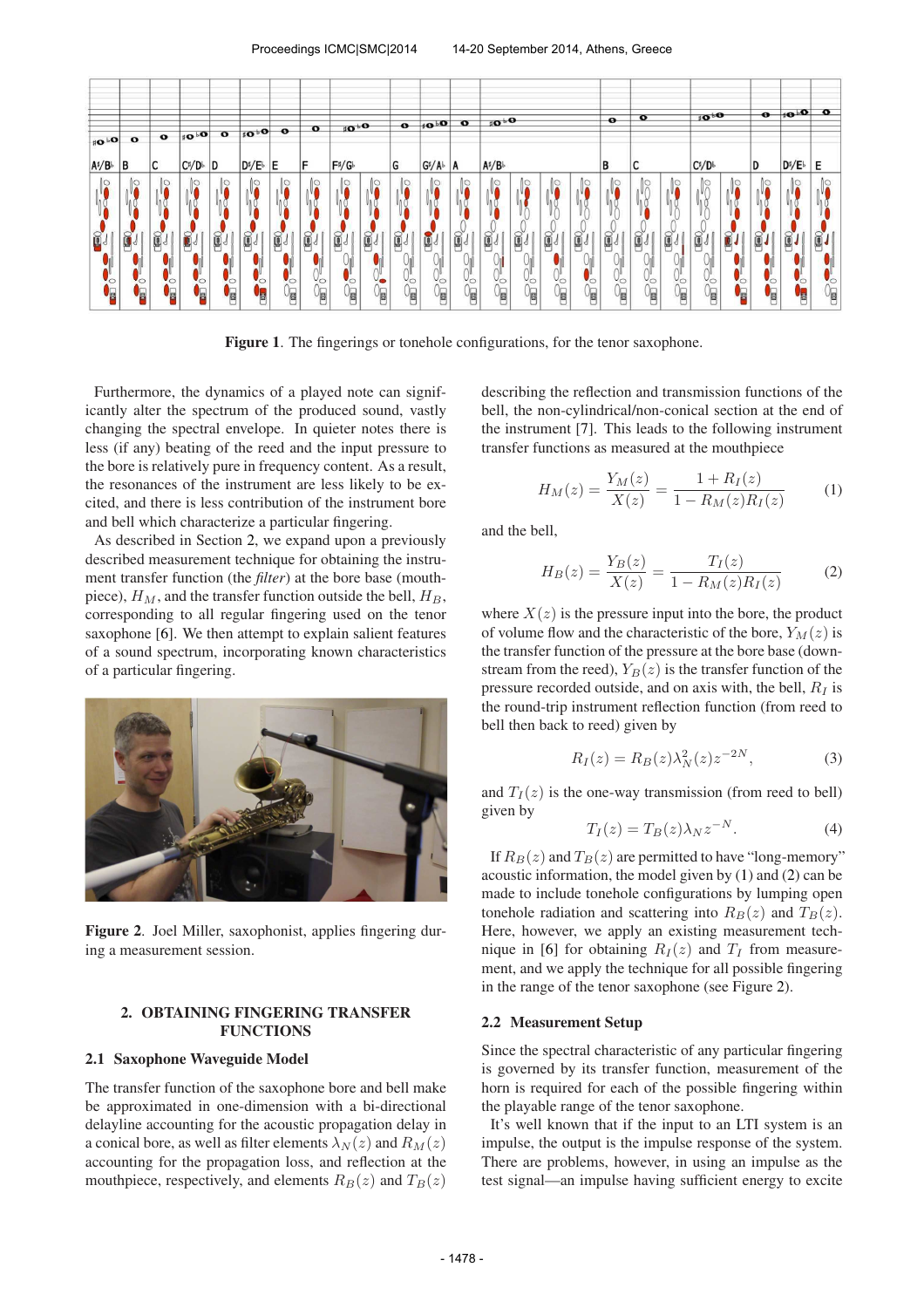

Figure 3. The measurement system consisting of a 2-meter tube with a speaker and co-located microphone at one end. The tube is measured first closed (top), then with a saxophone appended (bottom) to produce the measurement's impulse response under both terminating conditions.

the system above the noise floor will likely produce distortion (and nonlinearities) in the driver. An alternative is to use a sine swept linearly, or logarithmically (as was here), over the frequency range of interest. By smearing the impulse in time, more energy can be applied to the system without introducing distortion.

Estimating the round-trip instrument reflection  $\hat{R}_I(z)$  is done by first taking a measurement of the tube with a closed termination as in Figure 3 (top). Following the steps described in [8] allows for estimation of speaker transmission, the reflection off the speaker, and the propagation loss of the measurement tube. All these filter elements related to the measurement system are necessary before further estimating round-trip reflection and one-way transmission from a second measurement, taken with the saxophone appended to the measurement tube as in Figure 3 (bottom). following the steps in [6], the measurement system can be expressed algebraically before isolating for  $R_I$  and  $T_I$ .

#### 3. ESTIMATOR

Once measurement and postprocessing is complete for each fingering, a stack S is produced containing candidate magnitudes  $G_B(\theta) = |H_B(\theta; \omega)|$  for tonehole configuration θ. Each  $G_B(\theta)$  may be consulted by the estimator as described below before making an informed decision as to which fingering  $\theta$  is most likely to have produced the sound spectrum recorded at the bell  $Y_B(\omega)$ .

In developing an estimation strategy, a stack of magnitude transfer functions  $S_{\mu}$  is created and sorted according to the strength by which  $G_B(\theta)$  possesses the feature described by  $\mu$ . The final candiate fingering  $\theta$  is selected based on the position of each  $G_B(\theta)$  in the stack, as well as the weighting of feature  $\mu$ .

In the following, the features are described and illustrated with examples of how recorded data  $Y_B(\omega)$  might fare.

# 3.1 Selection of Initial Candidates Based on Frequency

Initial selection of stack  $\mathbf{S}_{f_0}$  is done based on an estimation of the fundamental frequency  $f_0$  of the sound recorded at the bell  $Y_B(\omega)$ —consistently its lowest resonant peak for the saxophone. Possible candidate fingerings  $\theta$  are selected and sorted based on the whether there is a peak in  $G_B(\theta)$  that is in alignment, within a certain threshold to allow for flexible tuning, with  $f_0$  (see Figure 4). Though it's possible to do this theoretically, i.e. fingering candidates  $\theta$  could be reduced to those for which  $f_0$  is an integer multiple of the pitch frequency of  $H_L(\theta; \omega)$ , but since  $G_B(\theta)$  is not strictly harmonic, alignment with actual transfer functions obtained from measurement greatly improves accuracy.



Figure 4. An initial selection of candidates is made by comparing the fundamental of  $Y_B(\omega)$  with all measured fingerings  $H_B(\omega; \theta)$  and finding fingerings with an aligned partial (within a threshold of tolerance).

#### 3.2 Presence (and Absence) of Subharmonics

As shown in Figure 5, it is often the case that, if a note is overblown, the magnitude of  $Y_B(\omega)$ , will have peaks present below the fundamental frequency  $f_0$ , called *subharmonics*. If this occurs, the task of estimation, and the creation of stack  $S_h$  for subharmonics h, is facilitated considerably. In the presence of subharmonics, the note is certainly overblown and certain candidates  $\theta$  can be omitted altogether in the formation of  $S_h$ .

Furthermore, the subharmonics will typically correspond to the resonant peaks of  $G_B(\theta)$ , and so can be used in sorting  $S_h$ . As shown in Figure 5 (left), an example of middle C played with a low C fingering produces subharmonics at the octave below. In this case, an estimation of the frequency of the subharmonic clearly shows that the sounding note is the second harmonic of the fingering for low C. It is, of course, often the case that more than one subharmonic is produced. In Figure 5 (middle), there are 3 subharmonics, clearly making the fundamental  $f_0$ , corresponding to note high C, the 4th harmonic of  $G_B(\theta)$ , for  $\theta$  being low C (2) octaves below). It is often the case, however, that the magnitudes of the subharmonics are so slight they might not be detected, or their inharmonicity makes it difficult to simply detect a pitch for determining  $\theta$ . Consider, for example, the magnitude of the second subharmonic in Figure 5 (right)—it is so low in amplitude that it risks not being noticed by a peak detector. Other examples, not shown here, have shown 3 subharmonics with the amplitude of the sec-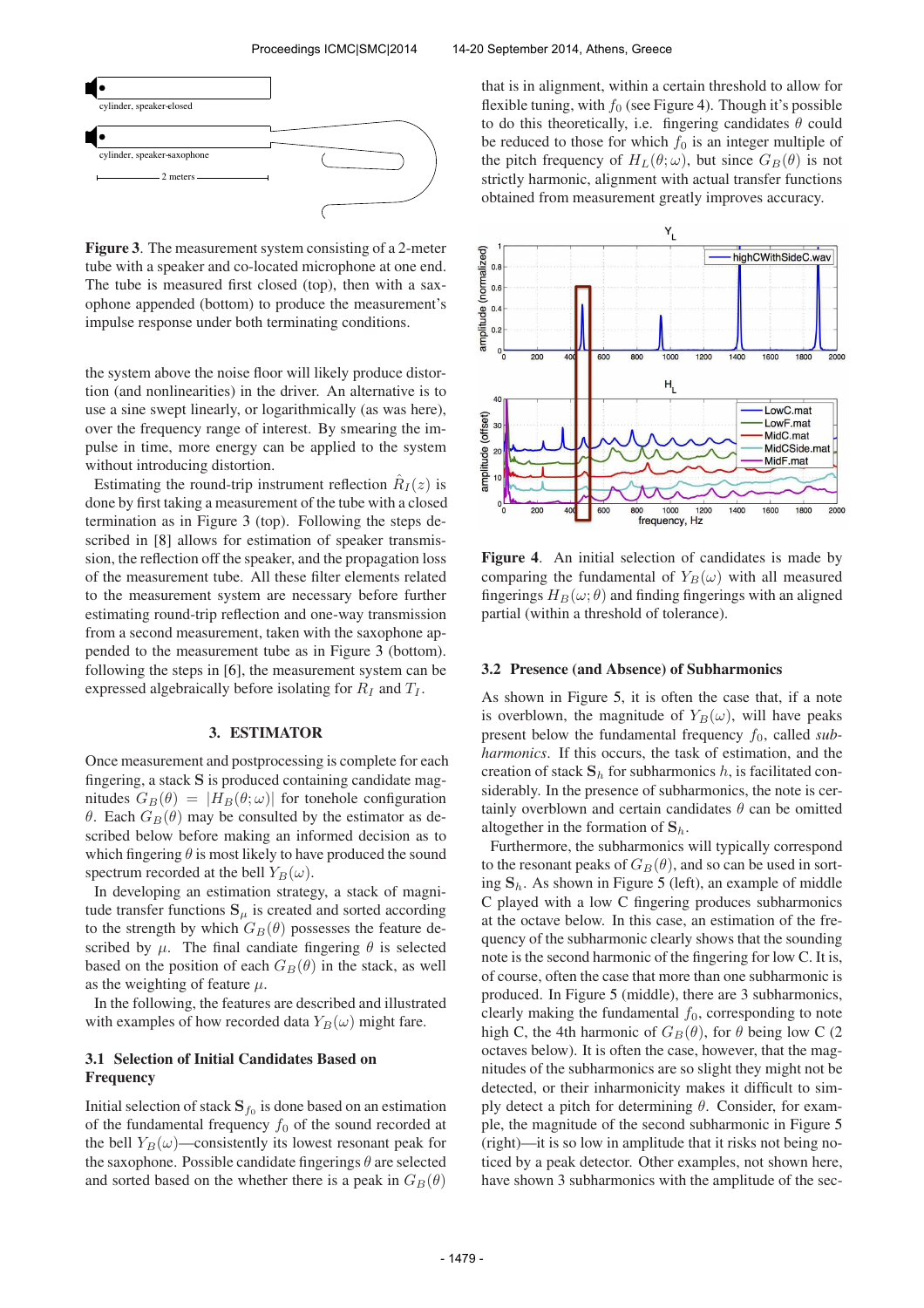

Figure 5. Subharmonics for middle C played with low C fingering, high C played with low C fingering, and high B with low B fingering. Though the subharmonics are rarely actual "harmonics", i.e. they are typically not evenly spaced, their presence greatly simplifies the estimation task.

ond harmonic being significantly more pronounced than the first and/or third—possible suggesting to a peak detector that the sounding frequency  $f_0$  is actually the second, rather than the fourth harmonic corresponding to fingering  $\theta$  (producing an error of an octave).

It is preferable, therefore, to use a salience measure between the subharmonics of  $Y_B(\omega)$  and  $G_B(\omega; \theta)$  when sorting S—again showing how the existing measured transfer functions can inform, and provide greater accuracy to, the estimator.

In addition to the presence of subharmonics, their *absence* can be similarly revealing. With the current data set of recordings, subharmonics have been observed in  $Y_B(\omega)$ for all cases where  $f_0$  is two or more octaves above the sounding frequency of  $G_B(\omega; \theta)$ . Though it's too early to say whether this is a definitive feature, a stack is, nevertheless, created and sorted based on the absence of subharmonics. If no subharmonics are detected in  $Y_B(\omega)$ , the stack is reordered giving less priority to candidate fingerings for which  $f_0$  would the the fourth (or greater) harmonic of  $G_B(\omega; \theta)$ . Though this stack is created, because of the uncertainty of the feature, it is not as strongly considered in the final estimation.

# 3.3 Gains in  $Y_B(\omega)$  Spectral Envelope

The natural state of harmonics in the spectrum produced by a vibrating reed attached to a cylinder is for them to decrease with frequency. It follows, therefore, that gains (peaks in the spectral envelope) in the sounding note that occur above the fundamental frequency are explained by resonant peaks in the instrument. It should perhaps be emphasized, however, that the spectral envelope of the sound-



**Figure 6.** Absence of subharmonics in  $Y_B(\omega)$  (top) reduces the likelihood of a candidate fingering having a  $G_B(\theta)$  (middle and lower) pitch frequency two octaves below the sounding frequency. Though the figure suggests removal of candidates low C and low F, the stack is actually sorted giving these candidates less priority.

ing note bears very little resemblance to the magnitude of the instrument transfer function (why the use of LPC for estimation of  $H_B(z)$  is not accurate). For this reason, the magnitude  $G_B(\omega; \theta)$  cannot be used to directly to estimate the fingering from  $Y_B(\omega)$ . It can, nevertheless, be of tremendous use.

Because gains are a result of resonances in the instrument, overblown notes typically have a steep decay in the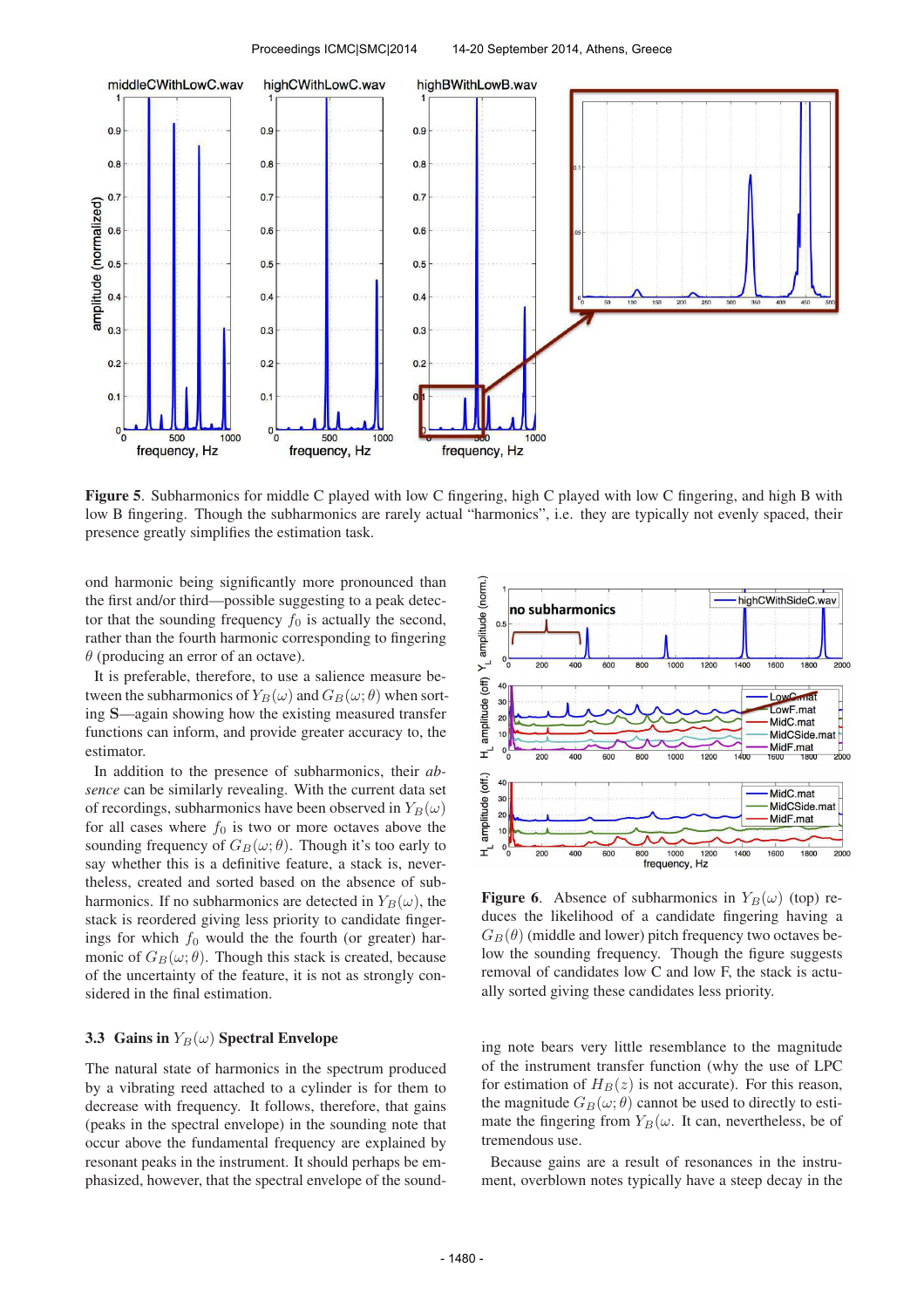spectral envelope—harmonics of the vibrating reed are not being supported by resonances of the instrument beyond the fundamental. But a decaying spectrum in  $Y_B(\omega)$  cannot necessarily be used to identify an overblown note; a note played at a soft dynamic, one where the input pressure  $X(\omega)$  is nearly sinusoidal, will similarly exhibit a decay in energy above the fundamental frequency.

This suggests, therefore, that gains in the spectral peaks of  $Y_B(\omega)$  can be used as a feature that is explained by closer observation of  $G_B(\omega; \theta)$ . As shown in Figure 7, the frequencies of harmonic peaks in  $Y_B(\omega)$  are first determined, producing vector  $f_h$ ; the ratio of the amplitudes at these frequencies produces a ratio vector  $R$  which may be used to determine significant gains at frequencies  $f_h$ . The gain in  $G_B(\omega; \theta)$  at frequencies  $f_h$  is then observed (as shown by the black dots in Figure 7 (left)), and the ratios similarly taken to sort a stack  $S_q$ , based on a closest match.



**Figure 7.** Frequencies of peaks in  $Y_B(\omega)$  are looked up under the curve  $G_B(\omega; \theta)$  (black dots on dotted line in right-most figure). The slope of amplitudes at peaks in  $Y_B(\omega)$ , given by R1, R2, R3, etc., are used to determine gains above the fundamental frequency (formant peaks in the spectral envelope). The similarity between gains in R and gains under the curve in  $G_B(\omega; \theta)$  is used to sort  $\mathbf{S}_q$ .

# 3.4 Frequency-Centered Energy Above the Noise Floor (Subbands)

It is sometimes the case that the magnitude spectrum of a recording  $Y_B(\omega)$  will have neither gains nor subharmonics, making it difficult to estimated accurate based on the features previously discussed.

Subbands are defined as regions centered about a frequency having increased energy above the noise floor. Subbands are related to subharmonics, and though subharmonics may not have been detected by a peak picker, it may be possible to determine the presence of subbands using a salience measure, such as a cross correlation of  $Y_B(\omega)$ with each  $H_B(\omega; \theta)$ , up to the fundamental frequency  $f_0$ . Figure 8 shows and example of pitch high D played with a middle G fingering—no subharmonics are present, and



**Figure 8.** A magnitude spectrum of  $Y_B(\omega)$  shows a decay in amplitude with frequency (i.e. there are no characteristic gains in the spectral envelope) and no subharmonics). Zooming in to the region below the fundamental frequency however, shows the existence of energy in clearly define frequency bands—called *subbands*. In this example, the increased energy centered around 350 Hz coincides with the first peak in  $G_B(\omega; \theta)$  for the fingering middle G.

the spectral magnitude is decaying with frequency. Zooming into the the region below  $f_0$ , however, shows the existence of subbands, centered approximately around 175 Hz and 350 Hz. These peaks correlate most strongly with the peaks in  $G_B(\omega; \theta)$  for middle G fingering, however a sorted stack  $S_b$  is created holding correlation values for all fingerings.. Had the region centered about 175 Hz been stronger to that centered about 350 Hz, the subbands would have better correlated with the low G fingering. This is a reasonable result given that the primary difference between the  $G_B(\omega; \theta)$  for low G and middle G is that the latter has reduced amplitude at the first resonant peak (caused by the applied octave key) which makes it easier to overblow.

Once stacks  $S_{f_0}$ ,  $S_h$ ,  $S_g$ ,  $S_b$ , are created and sorted for features pitch (fundamental frequency), subharmonics, spectral gains, and subbands, respectively, the final candidate may be chosen by assigning each fingering a score. The score is determined based on the position of each fingering  $\theta$  within stacks  $S_{f_0,h,g,b}$  (the lower the position index, the lower the score and the greater the likelihood the fingering was used to produce the sound), weighted by the strength of each feature.

#### 4. CONCLUSIONS

In this work, features of sound recorded at the saxophone bell, played with an applied fingering, are discussed in relation to instrument transfer functions derived from measurement, with measurements taken of the instrument configured with of all possible fingerings throughout its range. A databased of sound, having notes played with alternate fingerings and overblowing, is used to assess four (4) features that may be used to inform an estimator which makes a final decision on the most likely fingering used to produce a given sound. Candidate fingerings, represented by